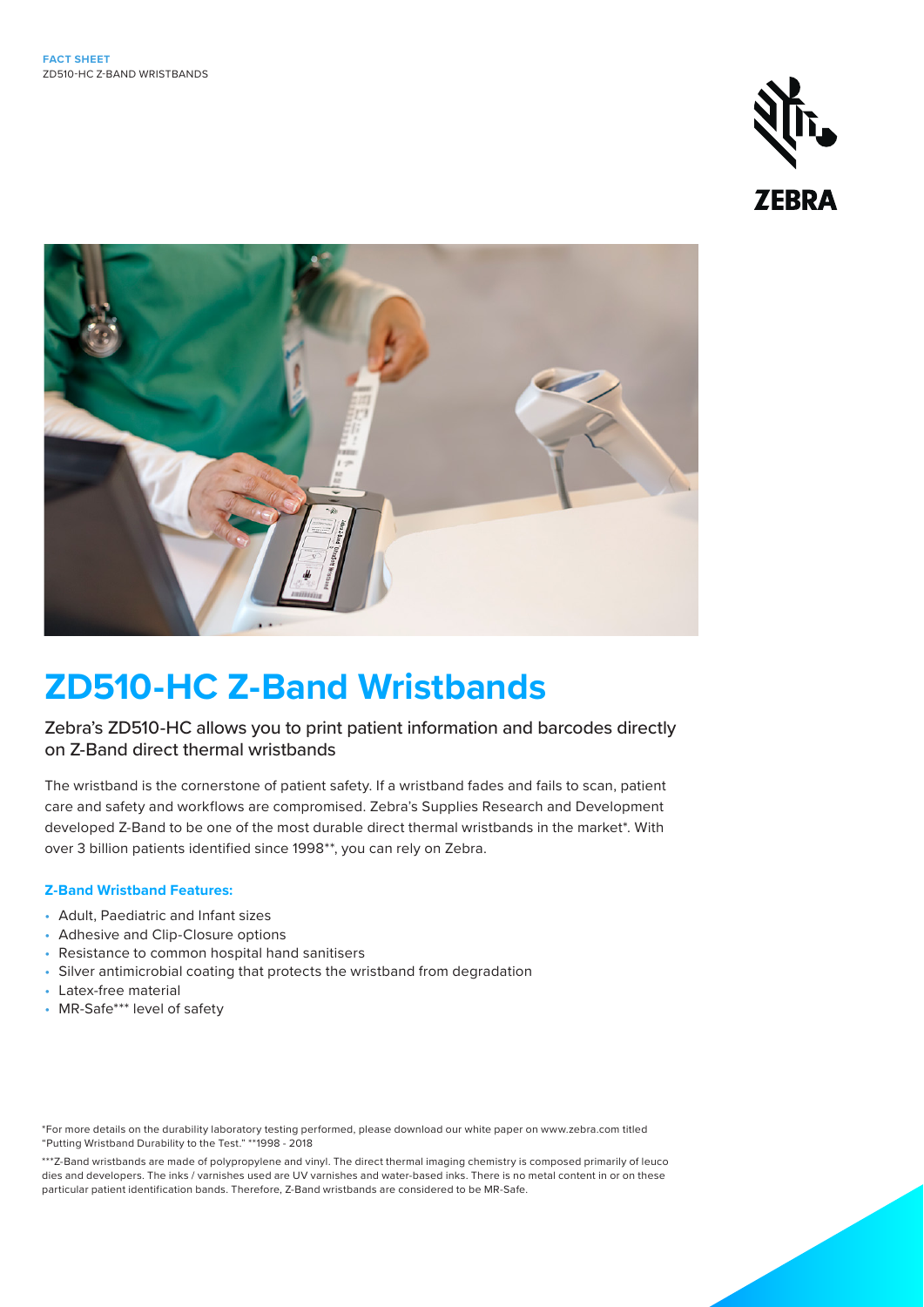## **Zebra Z-Band Wristbands Are Available With Adhesive or Clip Closure, In a Variety of Sizes and Colors to Meet Your Needs**

| <b>Z-Band UltraSoft</b>                                                                                                                                                                                                                                                 | <b>Part Number</b>                                                                                                                                                                                                                   | <b>Size</b>                                                                                                                            |           |  |
|-------------------------------------------------------------------------------------------------------------------------------------------------------------------------------------------------------------------------------------------------------------------------|--------------------------------------------------------------------------------------------------------------------------------------------------------------------------------------------------------------------------------------|----------------------------------------------------------------------------------------------------------------------------------------|-----------|--|
|                                                                                                                                                                                                                                                                         | <b>Standard Shape</b>                                                                                                                                                                                                                |                                                                                                                                        |           |  |
| • Ultra soft wristband                                                                                                                                                                                                                                                  | <b>Adult</b>                                                                                                                                                                                                                         |                                                                                                                                        |           |  |
| • Adhesive closure<br>Resistance to hand<br>sanitisers such as<br><b>Purell®</b><br>• One of the softest<br>wristbands in the<br>market<br>• The Maternity ID<br><b>Solution streamlines</b><br>the identification<br>process with<br>the print of the<br>wristbands in | 10015355K (White)<br>10015355-RK (Red Border)<br>10015355-BK (Blue Border)<br>10015355-GK (Green Border)<br>10015355-OK (Orange Border)<br>10015355-PIK (Pink Border)<br>10015355-PUK (Purple Border)<br>10015355-YK (Yellow Border) | $1" \times 11"$<br>▒<br>25mm x 279mm                                                                                                   |           |  |
|                                                                                                                                                                                                                                                                         | 10015356K                                                                                                                                                                                                                            | $.75" \times 11"$<br>溪<br>19mm x 279mm                                                                                                 |           |  |
| one set, enabling                                                                                                                                                                                                                                                       | <b>Paediatric</b>                                                                                                                                                                                                                    |                                                                                                                                        |           |  |
| identification and<br>association of the<br>mother and her<br>newborn baby                                                                                                                                                                                              | 10015357K                                                                                                                                                                                                                            | $1" \times 7" / 25$ mm $\times$ 178mm                                                                                                  | 罷         |  |
|                                                                                                                                                                                                                                                                         | <b>Infant</b>                                                                                                                                                                                                                        |                                                                                                                                        |           |  |
|                                                                                                                                                                                                                                                                         | 10015359K                                                                                                                                                                                                                            | $.75" \times 6" / 19$ mm x 152mm                                                                                                       | 翻         |  |
|                                                                                                                                                                                                                                                                         | 10015358K<br>10015358-BK (Blue Border)<br>10015358-PK (Pink Border)                                                                                                                                                                  | $1" \times 6" / 25$ mm x 152mm                                                                                                         | <b>B</b>  |  |
|                                                                                                                                                                                                                                                                         | Maternity ID Solution (1 Adult and 2 Infant Wristbands in 1 Set)                                                                                                                                                                     |                                                                                                                                        |           |  |
|                                                                                                                                                                                                                                                                         | 10035358-M2K                                                                                                                                                                                                                         | Total Set: 1" x 22" / 25mm x 559mm<br>Adult Wristband: 1" x 11" / 25mm x 279mm<br>Infant Wristband: 1" x 5.5" / 25mm x 140mm<br>雛<br>▓ | <b>BE</b> |  |

Specifications subject to change without notice.



**2** ZEBRA TECHNOLOGIES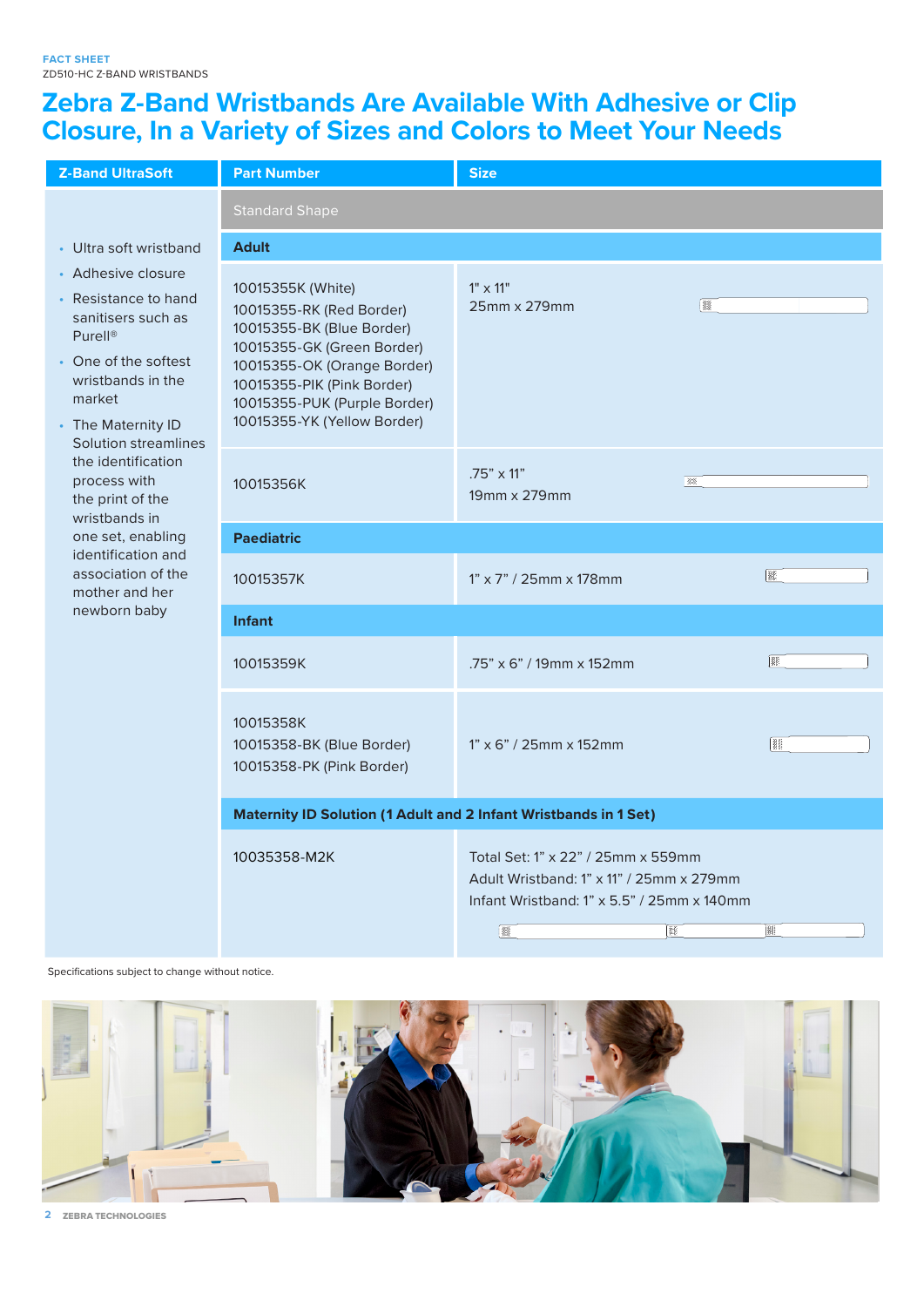#### **FACT SHEET** ZD510-HC Z-BAND WRISTBANDS

| <b>Z-Band Newborn</b>                                                                     | <b>Part Number</b>                                          | <b>Size</b>                       |  |
|-------------------------------------------------------------------------------------------|-------------------------------------------------------------|-----------------------------------|--|
| • Adhesive closure<br>• Soft polypropylene<br>material, perfect for<br>delicate skin      | Z-Band Newborn: 10035439K<br>Z Band Newborn Soft: 10031289K | $0.75$ " x 7.6875" / 19mm x 195mm |  |
| • Adjustable band fits the<br>smallest patients                                           |                                                             |                                   |  |
| • Flat print area ensures ease<br>of scanning                                             |                                                             |                                   |  |
| • Resistance to hand<br>sanitisers such as Purell <sup>®</sup>                            |                                                             |                                   |  |
| • Available in 2 versions:<br><b>Standard and Soft (features</b><br>a soft nylon backing) |                                                             |                                   |  |

| <b>Z-Band Direct</b>                                                                 | <b>Part Number</b>                                                                                                                                                                                                                                                                                    | <b>Size</b>                                 |   |
|--------------------------------------------------------------------------------------|-------------------------------------------------------------------------------------------------------------------------------------------------------------------------------------------------------------------------------------------------------------------------------------------------------|---------------------------------------------|---|
| • Classic wristband                                                                  | <b>Adult</b>                                                                                                                                                                                                                                                                                          |                                             |   |
| • Adhesive closure<br>• Resistance to hand<br>sanitisers such as Purell <sup>®</sup> | 10006995K (White Pre-Prints)<br>10006995-1K (Red Pre-Prints)<br>10006995-2K (Blue Pre-Prints)<br>10006995-3K (Green Pre-Prints)<br>10006995-4K (Purple Pre-Prints)<br>10006995-5K (Pink Pre-Prints)<br>10006995-6K (Orange Pre-Prints)<br>10006995-7K (Yellow Pre-Prints)<br>10006995-RK (Red Border) | $1" \times 11"$<br><b>I</b><br>25mm x 279mm |   |
|                                                                                      | 10006997K                                                                                                                                                                                                                                                                                             | $0.75$ " x 11" / 19mm x 279mm $\frac{1}{2}$ |   |
|                                                                                      | <b>Paediatric</b>                                                                                                                                                                                                                                                                                     |                                             | ▓ |
|                                                                                      | 10006999K<br>10006999-RK (Red Border)                                                                                                                                                                                                                                                                 | $1" \times 7" / 25$ mm x 178mm              | ■ |
|                                                                                      | <b>Infant</b>                                                                                                                                                                                                                                                                                         |                                             |   |
|                                                                                      | 10006998K                                                                                                                                                                                                                                                                                             | $1" \times 6" / 25$ mm x 152mm              | 覆 |

| <b>Z-Band QuickClip</b>                                                                                                                       | <b>Part Number</b> | <b>Size</b>                                                  |  |
|-----------------------------------------------------------------------------------------------------------------------------------------------|--------------------|--------------------------------------------------------------|--|
| • Clip closure                                                                                                                                | <b>Adult</b>       |                                                              |  |
| • Color clips available in red,<br>yellow, purple*, green, pink<br>and blue<br>• Resistance to hand<br>sanitisers such as Purell <sup>®</sup> | 0027730K           | 1.1875" x 11" / 30mm x 279mm $\cdot$<br>0.00000000000000     |  |
|                                                                                                                                               | <b>Paediatric</b>  |                                                              |  |
|                                                                                                                                               | 10027729K          | $1" \times 7" / 25$ mm x 178mm<br>0 0 0 0 0 0 0<br>$\bullet$ |  |

 $\bar{z}$ 

Specifications subject to change without notice.